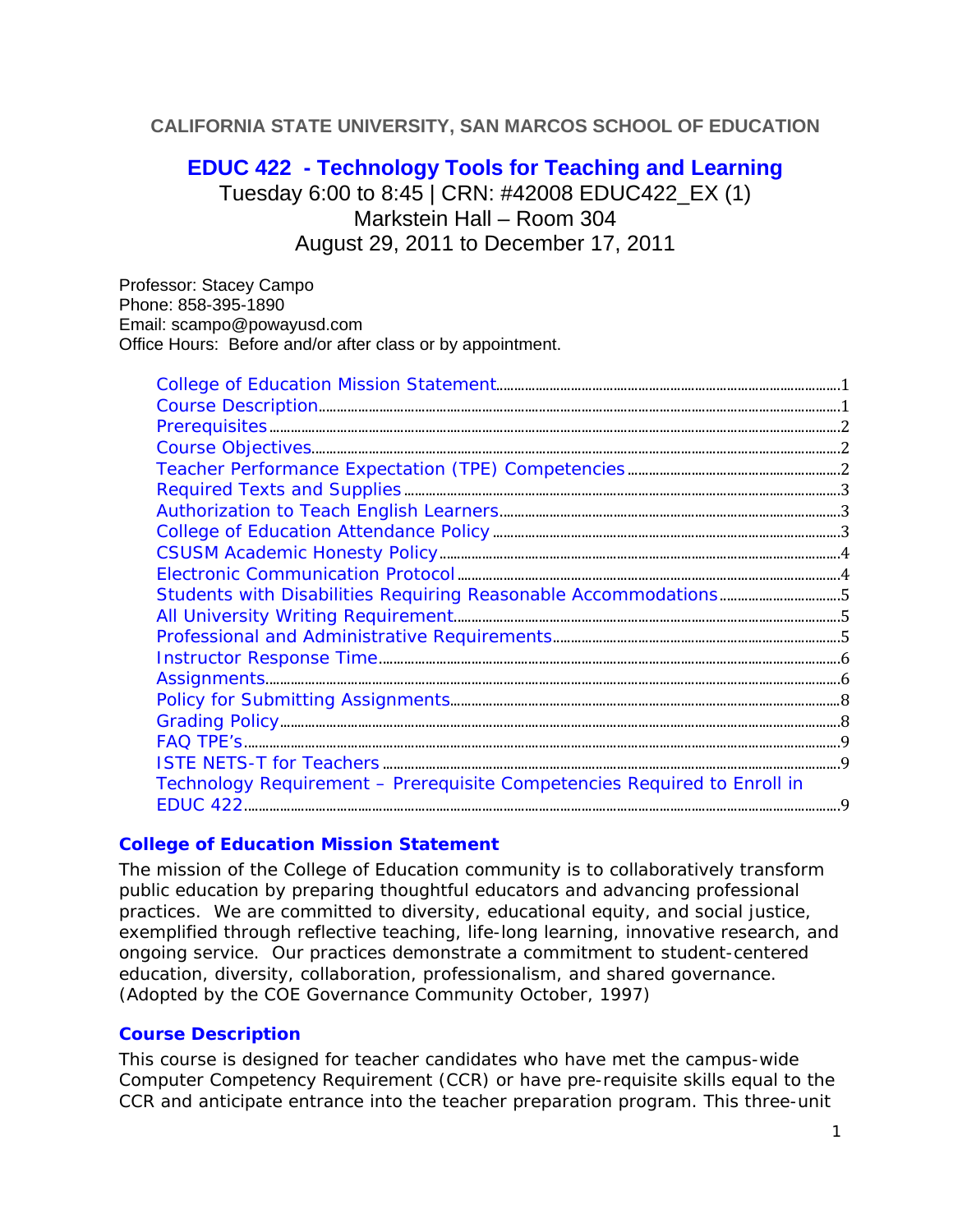course partially fulfills the technology competencies as identified by the California Commission on Teacher Credentialing (CCTC) and the College of Education's Teacher Performance Expectations (TPEs) in technology, and is being considered for satisfying the Computer Integration Requirement (CIR) for the Liberal Studies Program.

# **Prerequisites**

The prerequisite for this course is completion of the campus-wide computer competency requirement or having successfully completed a computer course within the last 12 months with a grade B or above. The prerequisite can be fulfilled by successful completion of one of the following:

- Taking the CSUSM CCR assessment or equivalent course OR
- Completion of an approved computer literacy course at the community college level with a grade B or higher in the last 12 months.

# **Please see the final page of this syllabus for specifics on prerequisite competencies required to enroll in EDUC 422**

This course focuses on the knowledge and skills necessary to apply educationoriented applications including productivity tools, graphic organizers, databases, spreadsheets, presentation tools, school-appropriate multimedia tools, and communication tools in educational settings. This course prepares teacher candidates to apply specific educational technology-based applications in methods courses for implementation in teaching and learning with students as well as to their own professional growth. When entering the teacher education program, College of Education faculty assume teacher candidates have competency in the applications covered in this course, and, therefore, will make assignments requiring teacher candidates to apply these skills.

# **Course Objectives**

Teacher candidates will demonstrate competency in:

- A. Meeting the International Standards for Technology in Education as outlined by ISTE (NETS•T);
- B. Using a set of educational technology tools that are applied in teaching and learning within the credential program and used in public school settings; and
- C. Setting up an electronic portfolio using Task Stream demonstrating proficiencies in all five areas of NETS•T.

# **Teacher Performance Expectation (TPE) Competencies**

 successful candidate will be able to merge theory and practice in order to realize a This course is designed to help teachers seeking the Multiple and Single Subjects Credentials and develop the skills, knowledge, and attitudes necessary to assist schools and districts in implementing an effective program for all students. The comprehensive and extensive educational program for all students. The following TPEs are addressed in this course:

# Primary Emphasis

Teaching Performance Expectation (TPE 14) is based on ISTE NETS for teachers 2008 (See NETS for Teachers for detailed information).

*Facilitate and Inspire Student Learning and Creativity*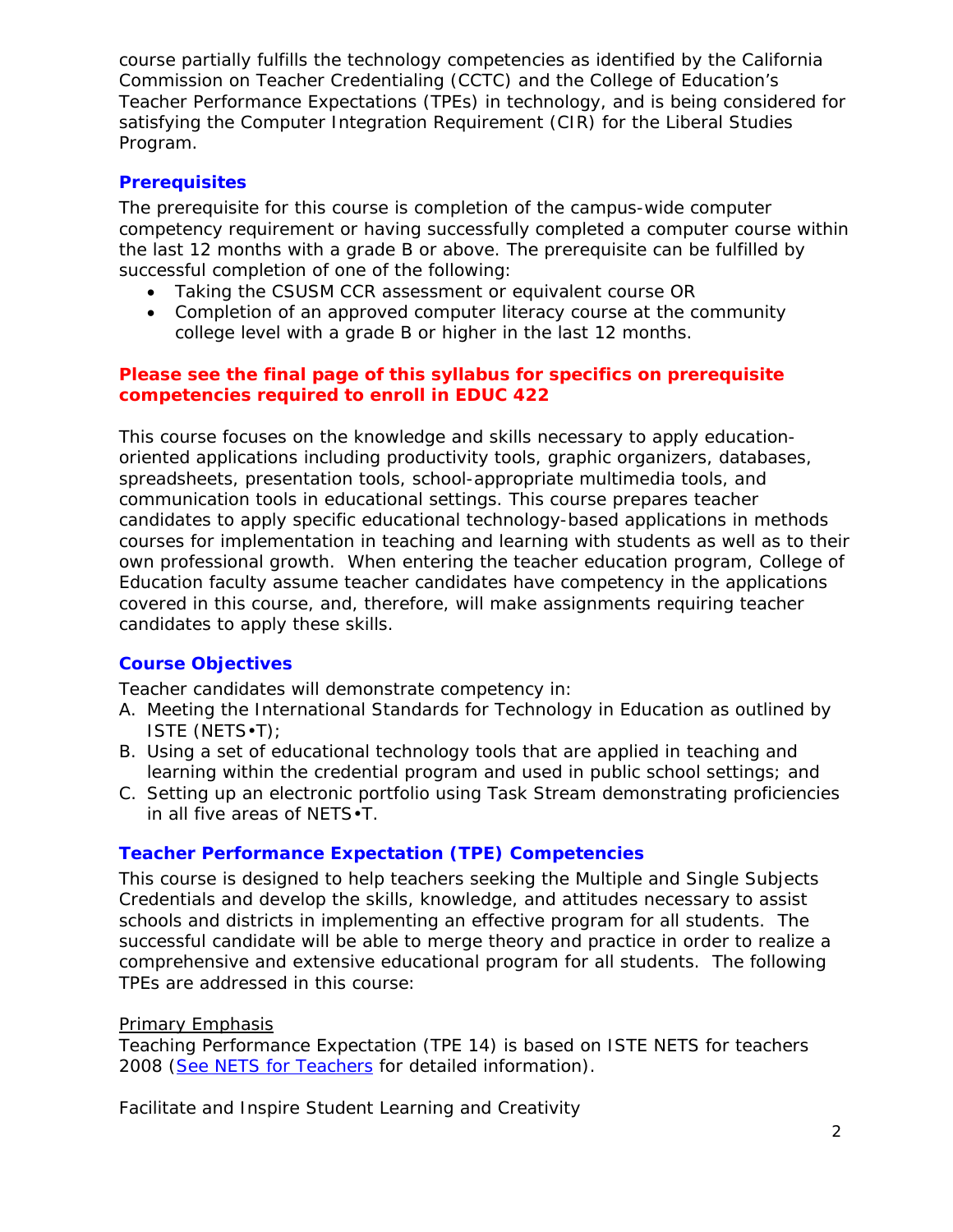*Design and Develop Digital-Age Learning Experiences and Assessments Model Digital-Age Work and Learning Promote and Model Digital Citizenship and Responsibility Engage in Professional Growth and Leadership* 

#### Secondary Emphasis:

- TPE 4 Making Content Accessible
- TPE 5 Student Engagement
- TPE 6 Developmentally Appropriate Teaching Practices
- TPE 7 Teaching English Language Learners
- TPE 12 Professional, Legal and Ethical Obligations
- TPE 13 Professional Growth

### **Required Texts and Supplies**

There is NO required textbook. NOTE: It is not necessary to purchase the educational software, as much of the specific software titles are available on the Web in demo-version and/or available on campus.

- A. ISTE Membership (online) \$39 http://www.iste.org (print registration)
- B. Membership to **Task Stream** http://www.taskstream.com/(The cost is approximate, but may change \$25 one semester and up to \$65 for year) You will need a credit card for the charge. See directions at: http://www.csusm.edu/education/advising/CurrentStudentsInfo.html

Print confirmation for Task Stream membership from screen when you register and submit to instructor by second class.

- C. One mass storage device USB key-drive (1 Gig or greater) Bring to second class.
- D. Use of Digital Video Camera for taping video project. Personal camera may be used OR checkout is available from Kellogg library on  $2<sup>nd</sup>$  floor.
- E. One mini DV Digital Video Cassette for Digital Video Camera
- F. Use of campus email account and for course communication (provided free)
- G. Pay for Print Card. You can get this from ACD 202 or Kellogg library.

### **Authorization to Teach English Learners**

This credential program has been specifically designed to prepare teachers for the diversity of languages often encountered in California public school classrooms. The authorization to teach English learners is met through the infusion of content and experiences within the credential program, as well as additional coursework. Students successfully completing this program receive a credential with authorization to teach English learners.

*(Approved by CCTC in SB 2042 Program Standards, August 02)* 

### **College of Education Attendance Policy**

Due to the dynamic and interactive nature of courses in the College of Education, all students are expected to attend all classes and participate actively. A good student is one who adheres to standards of dependability and promptness. At a minimum, students must attend more than 80% of class time, and arrive to each session on time or s/he may not receive a passing grade for the course at the discretion of the instructor. Should the student have extenuating circumstances, s/he should contact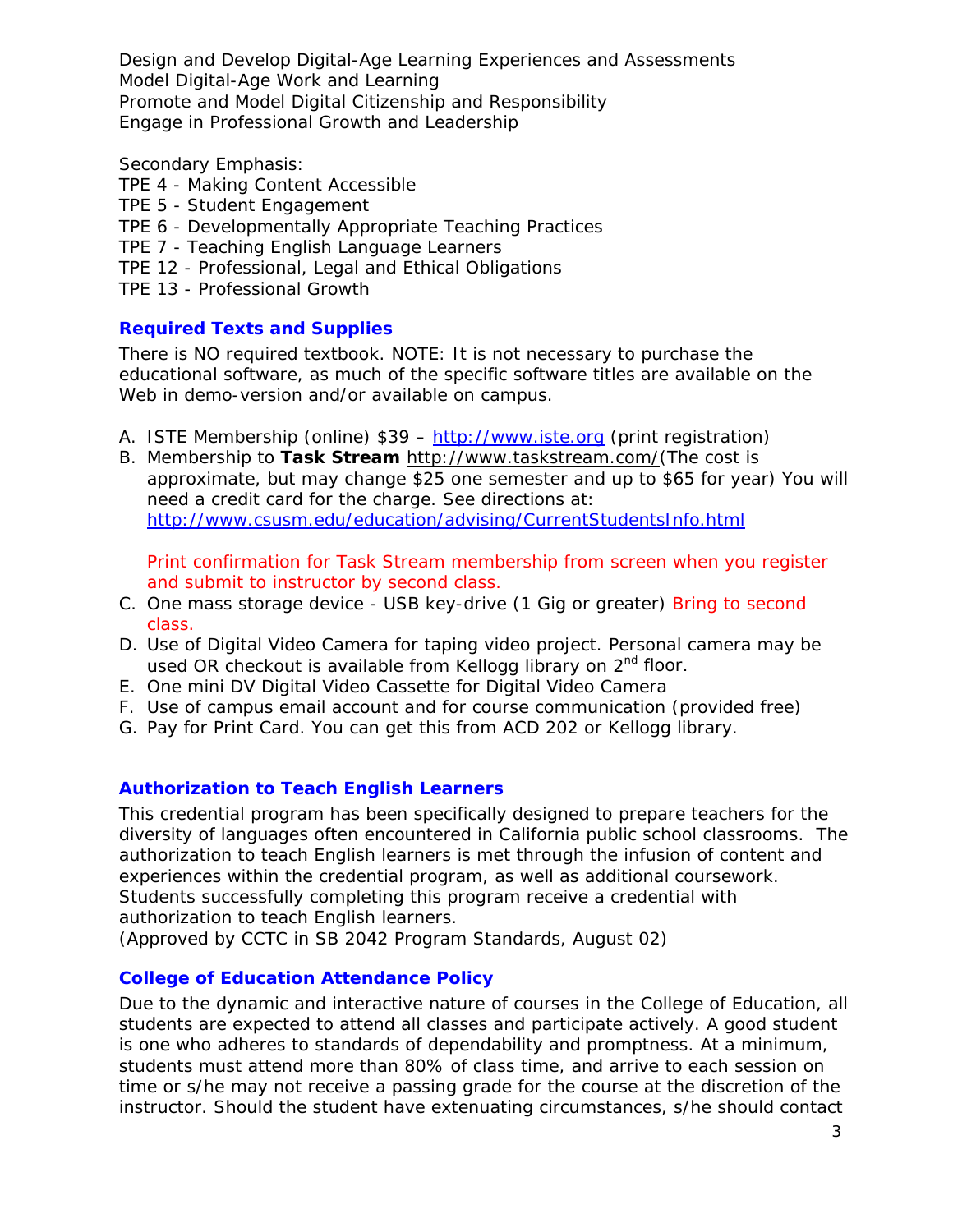the instructor as soon as possible. (Adopted by the COE Governance Community, December, 1997).

 peers. All online communications with the instructor should be done through campus In addition to attending course sessions, each student will be required to complete lab assignments each week. Some of these assignments require that students use campus resources. All students must plan times they can work in labs on campus at least once per week. Students are required to check campus resources and availability of labs. Mac computers are available in ACD 202, UH 271 and ACD211 in addition to other locations such as Kellogg Library  $2<sup>nd</sup>$  floor. PC labs are also readily available for your use. Students are required to use campus issued-email accounts and check Moodle at least two times per week to communicate with instructor and email.

 recorded. This is absolute data, which will result in a score based upon specific A or A-; if you are inactive for one week or more, you cannot receive a grade higher For EDUC422 online, keep in mind that all online activity is automatically logged and activities in the course. Leaving your computer logged on to 422 overnight will record in the course (and be flagged) as inactive, non-participatory hours. The following guidelines will apply: you must be active in online coursework including email, forums and activities at least twice weekly, or you cannot receive a grade of than B-. If you have extenuating circumstances, you should contact the instructor as soon as possible.

### **CSUSM Academic Honesty Policy**

As an educator, it is expected that each student will do his/her own work, and contribute equally to group projects and processes. Plagiarism or cheating is unacceptable under any circumstances. If you are in doubt about whether your work is paraphrased or plagiarized see the Plagiarism Prevention for Students website http://library.csusm.edu/plagiarism/index.html. If there are questions about academic honesty, please consult the University catalog.

Students will be expected to adhere to standards of academic honesty and integrity, as outlined in the Student Academic Honesty Policy. All written work and oral assignments must be original work. All ideas/materials that are borrowed from other sources must have appropriate citations to the original sources. Any quoted material should give credit to the source and be punctuated with quotation marks.

 If you believe there has been an infraction by someone in the class, please bring it to the instructor's attention. The instructor reserves the right to discipline any student for academic dishonesty in accordance with the general rules and policies of the university. Disciplinary action may include lowering of grades and/or assignment of a failing grade for an exam, assignment, or the class as a whole."

### **Electronic Communication Protocol**

Electronic correspondence is a part of your professional interactions. If you need to contact the instructor, email is often the easiest way to do so. **NOTE**: Be sure to set your preferred email in your profile settings of Moodle so that you receive important announcements and communications.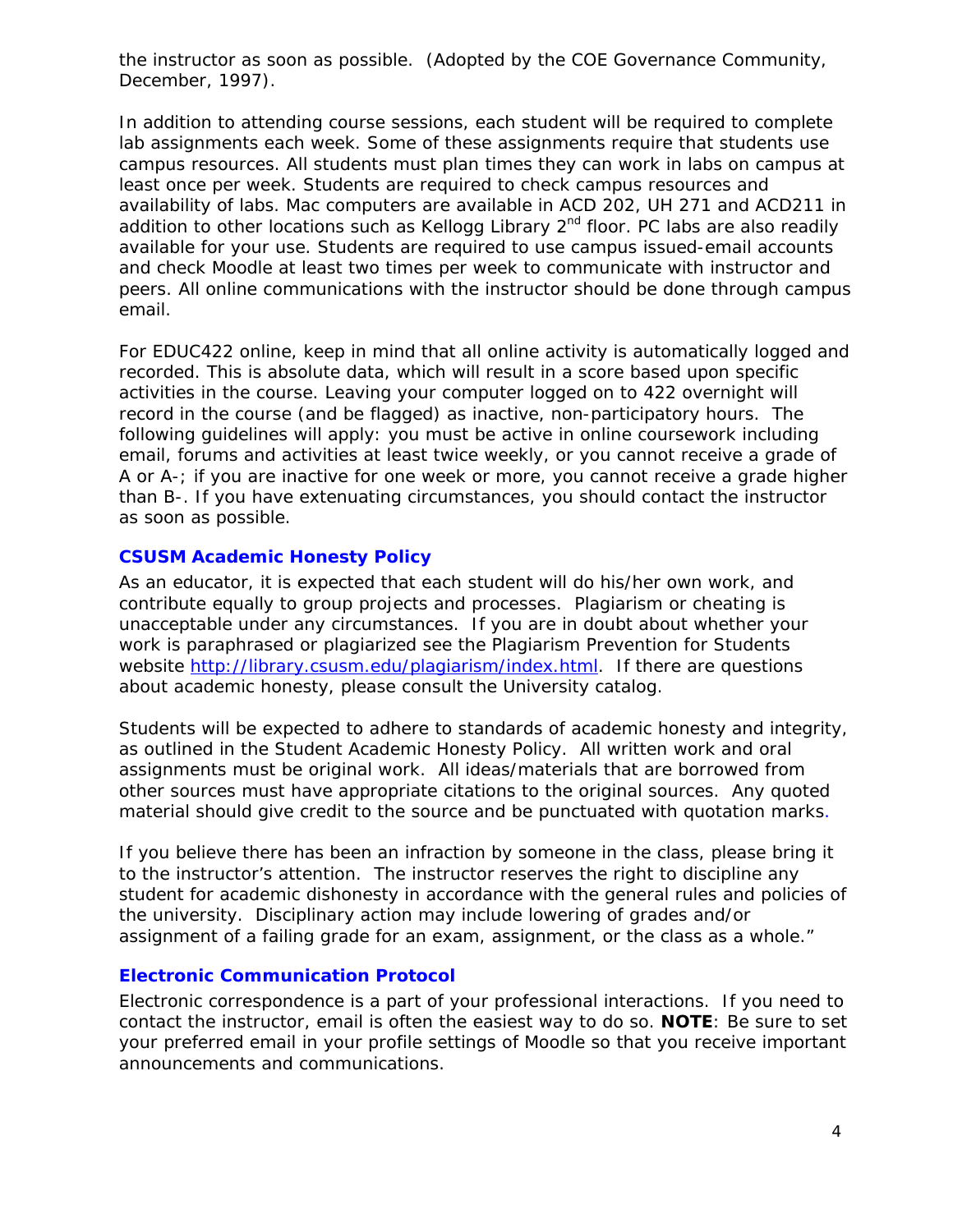professionalism and care. It is my intention to respond to all received emails in a timely manner. Please be reminded that email and on-line discussions are a very specific form of communication, with their own nuances and etiquette. For instance, electronic messages sent in all upper case (or lower case) letters, major typos, or slang, often communicate more than the sender originally intended. With that said, please be mindful of all email and online discussion messages you send to your colleagues, to faculty members in the College of Education, or to persons within the greater educational community. All electronic messages need to be crafted with

Things to consider:

- Would I say in person what this electronic message specifically says?
- How could this message be misconstrued?
- Does this message represent my highest self?

 Am I sending this electronic message to avoid a face-to-face conversation? In addition, if there is ever a concern with an electronic message sent to you, please talk with the author in person in order to correct any confusion.

# **Students with Disabilities Requiring Reasonable Accommodations**

Students must be approved for services by providing appropriate and recent documentation to the Office of Disable Student Services (DSS). This office is located in Craven Hall 4300, and can be contacted by phone at (760) 750-4905, or TTY (760) 750-4909. Students authorized by DSS to receive reasonable accommodations should meet with their instructor during office hours or, in order to ensure confidentiality, in a more private setting.

### **All University Writing Requirement**

In keeping with the All-University Writing Requirement, this course includes a writing component of at least 2,500 words (approximately 10 pages). This is administered in a variety of ways including formal writing requiring use of APA, informal, and electronic online discussions. Therefore, all writing will be looked at for content, grammar, spelling and format. If needed, it is suggested that you make an appointment with the writing center to seek help with writing skills before submitting your written assignments and especially before submitting your narrative to Task Stream. http://www.csusm.edu/writing\_center/

# **Professional and Administrative Requirements**

 writing that is original, clear and error-free is a priority for the College of Education. Teacher education is a professional preparation program. It is expected that students will come to class prepared to discuss the readings, submit required assignments, and participate in class activities. Students are expected to adhere to academic honesty and integrity, standards of dependability, confidentiality, and writing achievement. Because it is important for teachers to be able to effectively communicate their ideas to students, parents, colleagues, and administrators,

Professional demeanor is expected of all students enrolled in EDUC422. This may be evidenced by:

 On time arrival to all class sessions, both face-to-face and online. Please email the instructor when you are unable to attend class or when you will be late. It is the policy of the CSUSM College of Education that any student who misses 20% or more of class time, class sessions, or online discussion time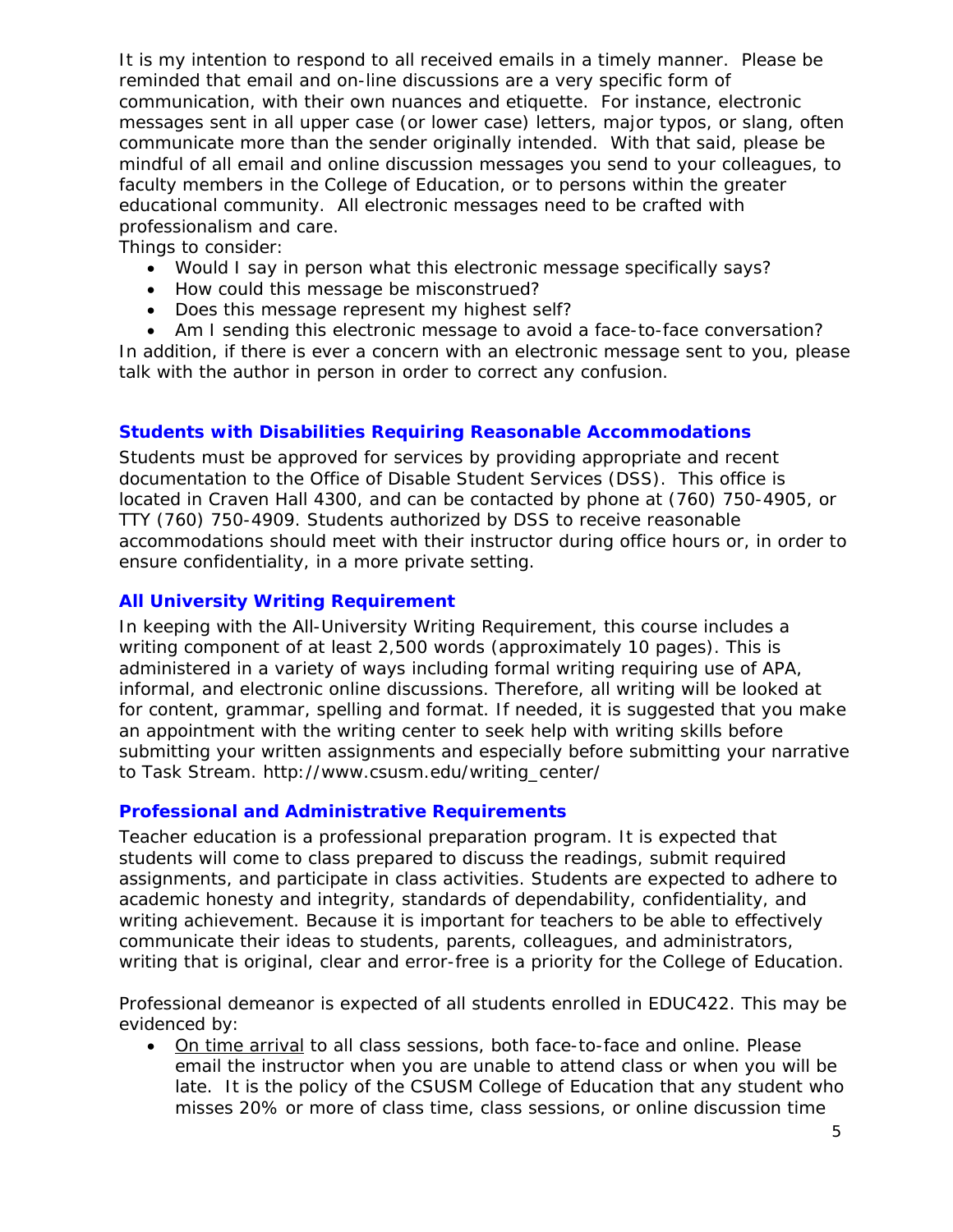may not receive a passing grade for a course. (For summer session this means two or more classes missed. No exceptions are allowed)

- Advance preparation of readings and timely submission of assignments.
- Carefully considered, culturally aware approaches to solution finding.
- Supportive assistance to classmates with technical and/or content issues.
- Respectful participation in all settings (e.g. whole group, small group, Moodle Forums and study groups) with demonstration of positive interpersonal skills with classmates and guests.
- Backing up copies of all work. You will want these copies for your records and use in professional portfolio entries. Suggested procedures include:
	- o Make an EDUC 422 folder on your campus flash drive and save all your files in this folder
	- o Save a back up of all files on your home computer or
	- o Email files to yourself for further backup
	- o Save important email communications for the course in a folder on your flash drive in addition to your email account
- Productive interaction with peers. Be aware that messages sent within an online context may be open to misinterpretation. When concerned, meanings should be verified to clarify sender's intent.
- forum teammates) to ensure that you receive information and handouts if • Select one or two class "buddies" (e.g., study group members or Moodle you must miss a class. Arrange an online check in time with your buddy, for prompting and reminders. Note contact info here:

# **Web 2.0 Tools**

You will be using several online tools that require registration. Keep login information in a safe place so you can access it when needed.

### **Instructor Response Time**

Generally, your instructor(s) will provide you with answers to questions submitted via Email and/or Class Moodle Forum on a weekly basis. Though instructors are frequently online much more often than this, please keep in mind that instructors do not approach this class on an all-day-every-day basis. We encourage and watch for evidence that students demonstrate a consistent approach to the class, utilizing collaborative, positive, professional inquiry and problem-solving approaches. The Modules are specifically designed to foster collaboration and to encourage students to help other students via the class Moodle. ALL written entries by students are visible to the instructor.

# **Assignments**

It is expected that students will proofread and edit their assignments prior to submission.

- a. Students will ensure that the text is error-free (grammar, spelling), and ideas are logically and concisely presented. The depth of analysis and breadth of synthesis and application will determine a score. Please see performance rubric for all written assignments.
- b. The grade of any assignment will be negatively affected as a result of this oversight.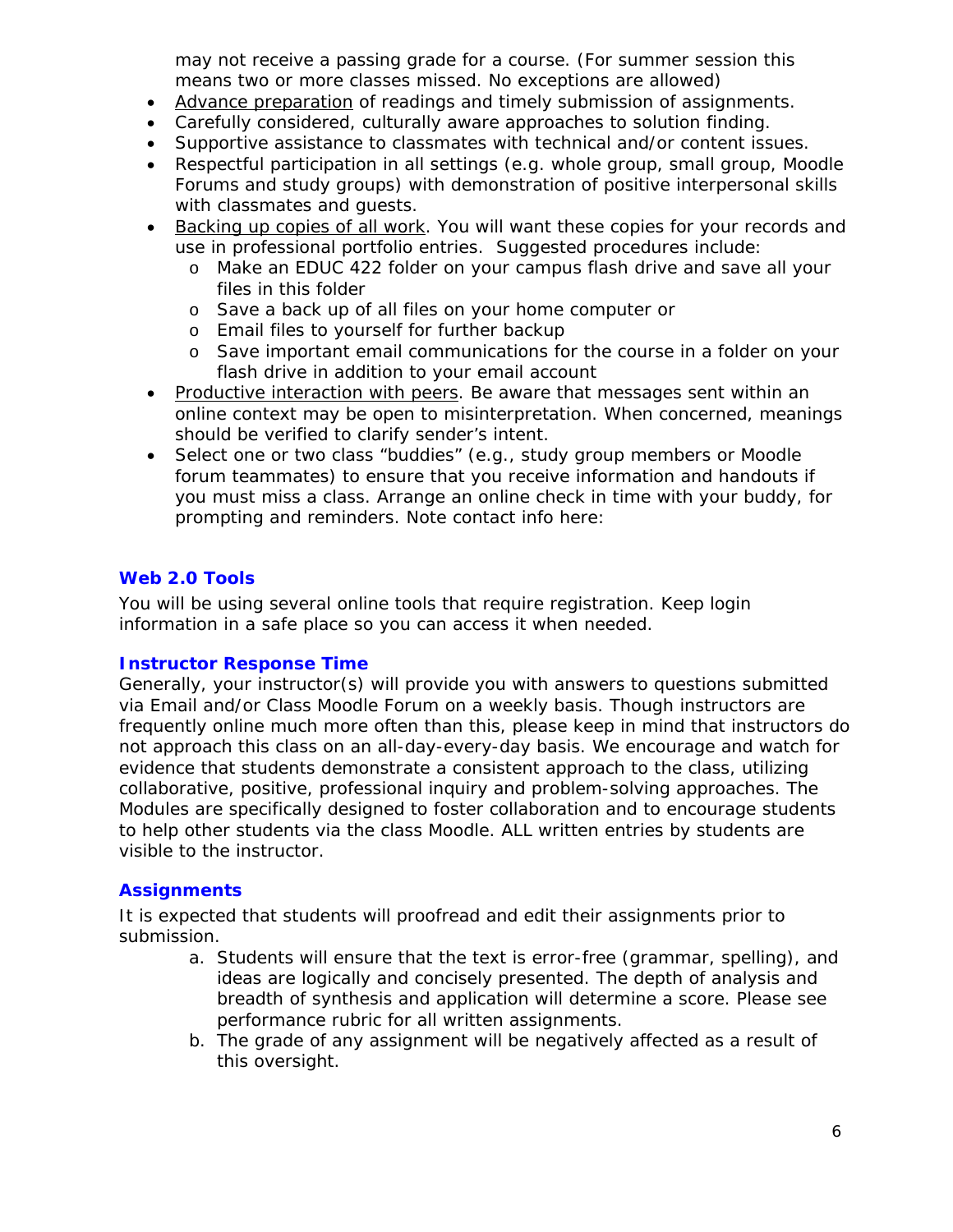Following is a list of course assignments with a brief description of each. Full details are listed online within Moodle. Please note that modifications may occur at the discretion of the instructor. In addition to the assignments described below, performance assessment will be on student's cooperation and flexibility in response to unforeseen challenges and student's ability to perform tasks using a variety of technology tools.

In order to successfully complete this course, **ALL** assignments must be completed at an acceptable level noted on assignment directions and rubrics. Because the content of this course contributes to passage of multiple TPEs, successful completion is imperative. Failure to successfully complete this course with a grade of  $C_{+}$  or higher will prohibit a teacher candidate from entering the program.

The percentage of weight for each assignment is noted next to the description of the topic. Late assignments or assignments missing required elements receive reduced points.

|                | <b>Assignment</b>                | <b>Description</b>                                                                                                                                                                                                                                                                                                 |     |  |  |
|----------------|----------------------------------|--------------------------------------------------------------------------------------------------------------------------------------------------------------------------------------------------------------------------------------------------------------------------------------------------------------------|-----|--|--|
| 1              | <b>Introduction</b><br>Letter    | Write an introduction letter using Word including<br>information about prior experiences and technology<br>skills.                                                                                                                                                                                                 |     |  |  |
| $\overline{2}$ | Internet<br>Assignment           | Web-based resources/tools are explored and<br>reflections written on how they can be used for<br>student learning.                                                                                                                                                                                                 |     |  |  |
| 3              | Copyright & Ethics<br>(Glogster) | The purpose of this assignment is to become familiar<br>with fair use and copyright laws, and use of<br>appropriate citations. Students will share their<br>learning after becoming knowledgeable about<br>various issues related to digital citizenship in the<br><b>ISTE standards for Teachers and Students</b> |     |  |  |
| $\overline{4}$ | Journal (Blog)<br>10 articles    | Students reflect on course readings and activities<br>from the ISTE website that supports topics related to<br>the ISTE standards. Entries are made to the journal<br>weekly. The journal is submitted the end of the<br>course for credit.                                                                        |     |  |  |
| 5              | Spreadsheet                      | Chart data in Google Spreadsheet for Web<br>(A)<br>activity.<br>(B)<br>Create a survey using Google Forms.<br>Collect responses and write a reflection in<br>your blog on the outcomes.                                                                                                                            | 50  |  |  |
| 6              | <b>Newsletter</b>                | Students create a Teacher Webpage to support their<br>future classroom. Create an appealing, newsworthy,<br>and interesting Web page for students parents to<br>support learning. Graphics, content and layout will<br>be considered and assessed. Must address copyright!                                         |     |  |  |
|                | Mid Term                         | Performance Based Assessment                                                                                                                                                                                                                                                                                       | 100 |  |  |
| $\overline{7}$ | Collaboration                    | Explore and reflect on collaborative web tools which<br>engage learners and address 21 <sup>st</sup> century tools                                                                                                                                                                                                 |     |  |  |
| 8              | Database                         | Students understand database tools and search                                                                                                                                                                                                                                                                      |     |  |  |

Grades and feedback are accessible in Moodle. Students will be able to track grades.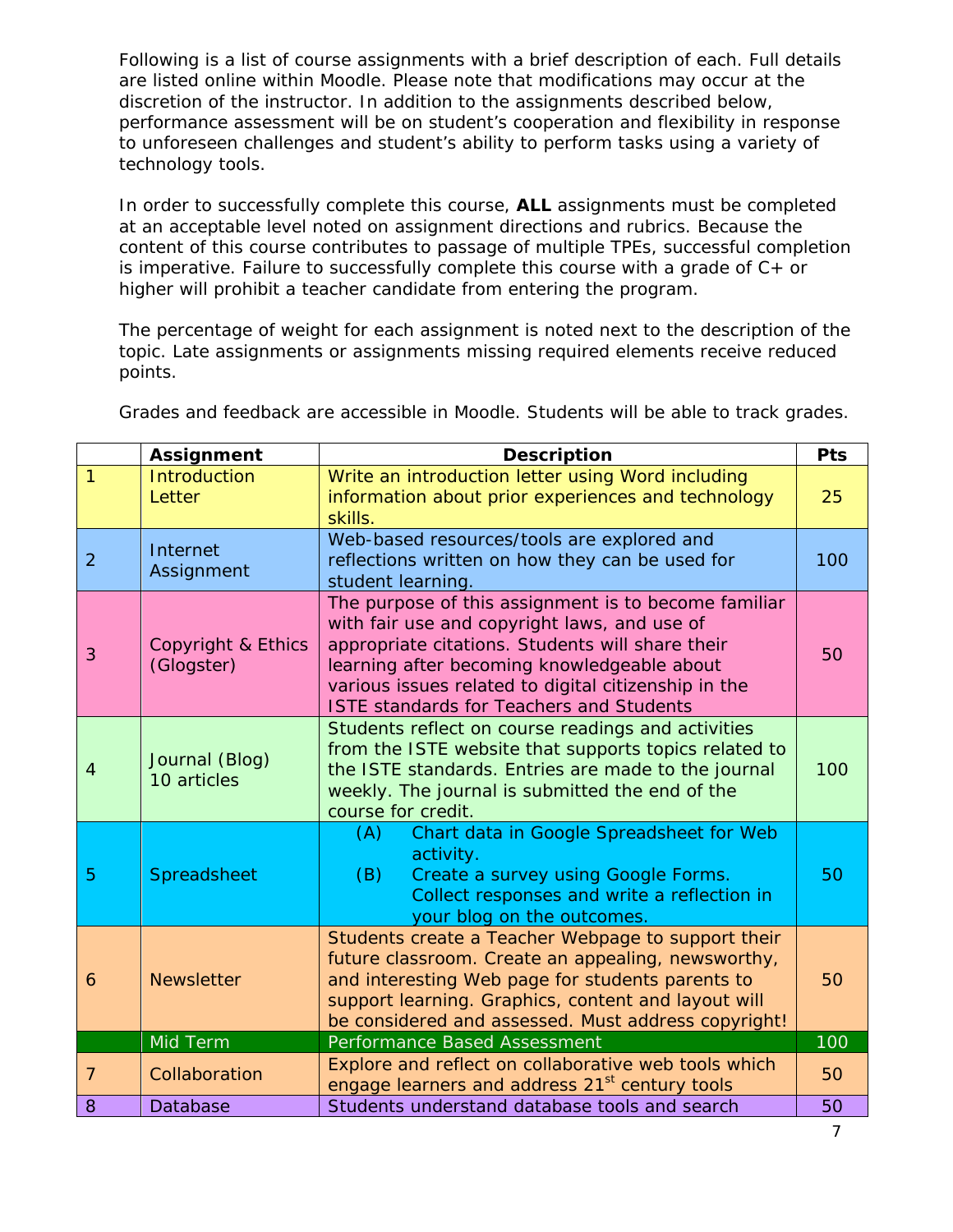|                 |                                                                              | online database such as ISTE and Thinkfinity                                                                                                                                                                                                                                                                                   |      |  |
|-----------------|------------------------------------------------------------------------------|--------------------------------------------------------------------------------------------------------------------------------------------------------------------------------------------------------------------------------------------------------------------------------------------------------------------------------|------|--|
| 9               | <b>Software Reviews</b><br>(2)                                               | The purpose of this assignment is to demonstrate<br>understanding of how to assess educational specific<br>applications in terms of use with students.<br>Reflections on how apps meet learning needs and<br>including strengths and weaknesses.                                                                               |      |  |
| 10              | <b>Video Project</b>                                                         | This group is to produce a video presentation related<br>to classroom use. Students will learn how to use<br>digital cameras, how to edit and prepare a project<br>for sharing electronically. Final editing will be<br>completed individually in order to ensure each<br>student has learned the process.                     |      |  |
| 11a             | <b>Tracking Sheet</b>                                                        | Planning and organizing documents to prepare<br>electronic portfolio. Files are matched to the NETS<br>under TPE 14 and documentation of file naming and<br>organizing is required.                                                                                                                                            | 25   |  |
| 11 <sub>b</sub> | <b>Draft Narrative</b>                                                       | Students create a draft narrative using persuasive<br>writing to document proficiencies related to the ISTE<br>standards.                                                                                                                                                                                                      |      |  |
| 11c             | TPE 14 submission<br>in Taskstream<br>Portfolio                              | Assignment utilizes an electronic portfolio to set up<br>and organize electronic files, selecting evidence<br>through analysis of individual work related to<br>proficiencies and completing narratives as evidence<br>of meeting the TPE 14.                                                                                  |      |  |
| 12 <sub>2</sub> | Assessment                                                                   | Reflection on rubrics and peer review activities.                                                                                                                                                                                                                                                                              | 25   |  |
|                 | Attendance,<br>disposition &<br>Participation<br>during class, and<br>online | Teacher candidates are expected to have a positive<br>disposition. They should help each other and create<br>a positive classroom environment for everyone. This<br>means having a positive attitude in class, being on<br>time and actively engaged in discussions,<br>presentations and activities both in class and online. | 100  |  |
|                 |                                                                              | <b>Total Points</b>                                                                                                                                                                                                                                                                                                            | 1050 |  |

### **Policy for Submitting Assignments**

It is expected that all work will be turned in prior to, or on, the due date. **Late assignments will be penalized by a deduction of 5% each day late. Unless prior instructor approval, work will not be accepted after one week.** If extraordinary circumstances occur, please immediately contact instructor. Remember that communication is the key to success. Students are required to use campus issued-email accounts for communication and **check in on Moodle at**  least two times per week **outside of class meetings** to communicate with instructor and peers and read announcements.

#### **Grading Procedures And Assignments**

Grading is calculated on the standard of

| $94-100 = A$<br>$90-93 = A$ | $87 - 89 = B +$<br>$84 - 86 = B$<br>$80 - 83 = B$ | $79 - 76 = C +$<br>75-74= C<br>$73 - 70 = C$ |
|-----------------------------|---------------------------------------------------|----------------------------------------------|
|                             |                                                   | 69 Below is not passing                      |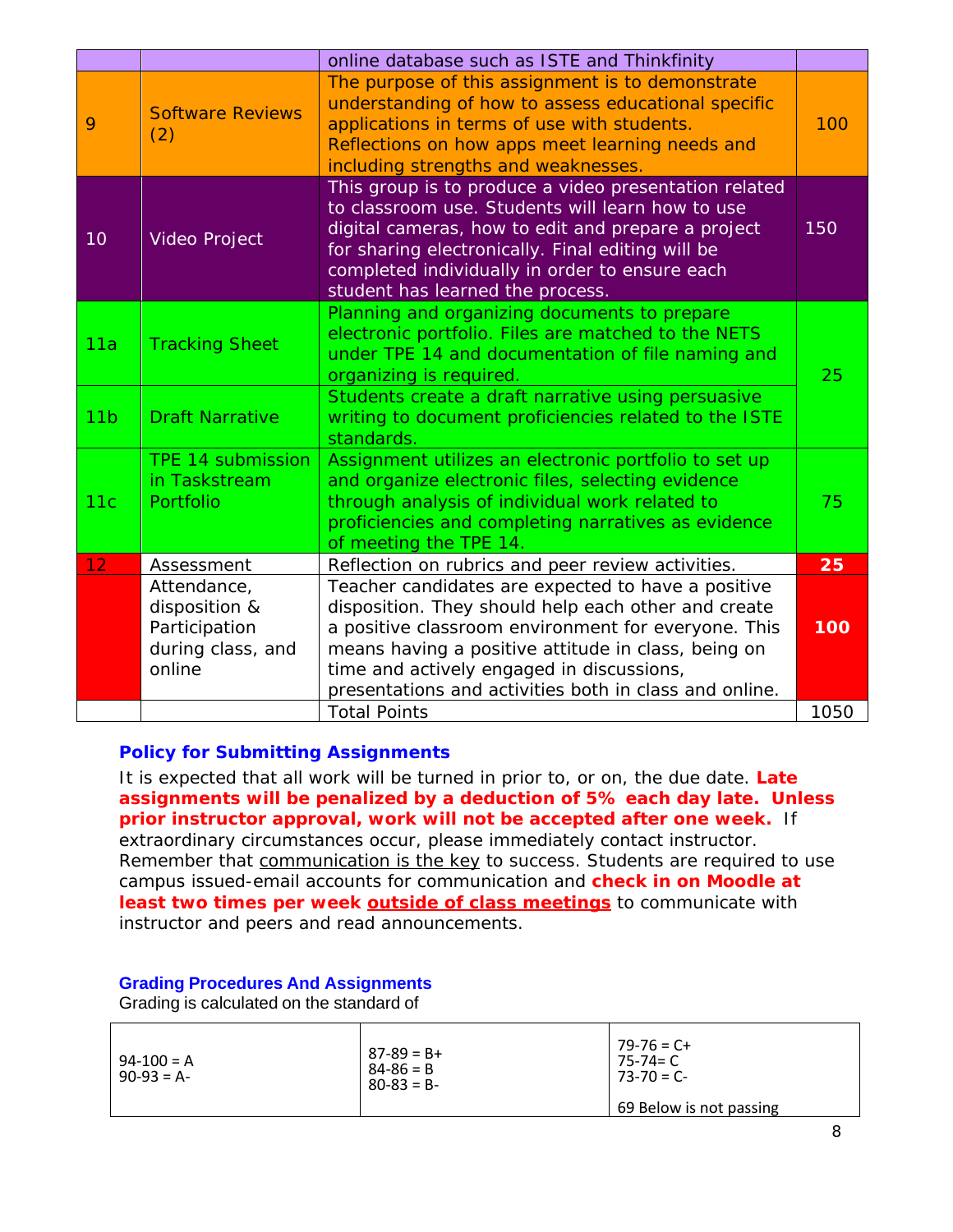### **Criteria for Grading Assignments**

A **90-100%** Outstanding work on assignment, excellent syntheses of information and experiences, great insight and application, and excellent writing.

 information and experiences; writing is good. B **80-89%** Completion of assignment in good form with good syntheses and application of

C. **70-79%** Completion of assignment, adequate effort, adequate synthesis of information and application of information and experiences, writing is adequate.

D **60-69%** Incomplete assignment, inadequate effort and synthesis of information, writing is less than adequate.

### **Technology Requirement – Prerequisite Competencies Required to Enroll in EDUC 422**

*Students taking EDUC 422 as a prerequisite for teacher credential and graduate programs are reminded that the College of Education requires completion of this course with a grade of C+ or higher.* 

### **TPE Standards, e-Portfolio, Resources**

Description and e-portfolio may be downloaded from this link: http://www.csusm.edu/SoE/eportfolio/eportfolio.html

### **What TPE's are covered in EDUC422?**

Primary Emphasis TPE 14 CSUSM Educational Technology (Based on ISTE/NETS•T:)

Secondary Emphasis:

- TPE 4 Making Content Accessible
- TPE 5 Student Engagement
- TPE 6 Developmentally Appropriate Teaching Practices
- TPE 7 Teaching English Language Learners
- TPE 12 Professional, legal and ethical obligations

TPE 13 - Professional Growth

### **California Commission on Teacher Credentialing**

 Populations (Students with Special Needs) in the General Education Classroom Multiple and Single Subject Program Standard 13: Preparation to Teach Special

Preliminary Education Specialist Program Design Standard 6: Using Educational and Assistive Technology

### **TPE Descriptions**

 $\overline{a}$ 

### *TPE 14:Technology in Teaching and Learning<sup>1</sup>*

Candidates for the teaching credential are working to meet the National Educational Technology Standards for Teachers. These can be located online at